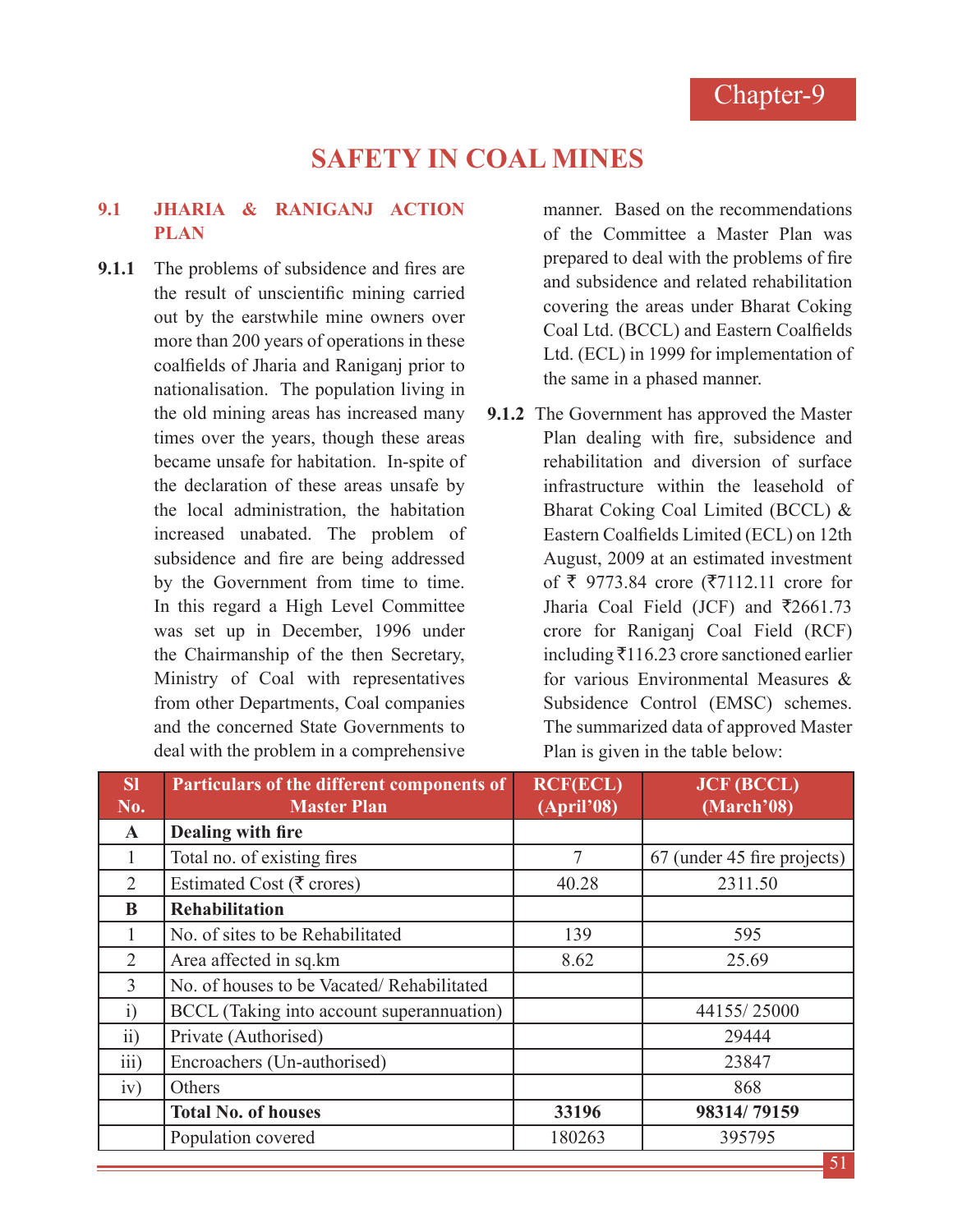| 4              | Land required for rehabilitation (Ha)                                                                                     | 896.29                                                      | 1504.99                                                                               |
|----------------|---------------------------------------------------------------------------------------------------------------------------|-------------------------------------------------------------|---------------------------------------------------------------------------------------|
| 5              | Estimated cost ( $\overline{\xi}$ crores)                                                                                 | 2610.10                                                     | 4780.60                                                                               |
| $\mathcal{C}$  | Diversion of Railway line/Road/OC pipe-<br>line                                                                           | 7 sites                                                     | Planning and survey with<br>an outlay of ₹20 crore                                    |
|                | Estimated Cost (Rs. crores)                                                                                               | 11.35                                                       | 20.00                                                                                 |
| D              | Implementing Agency for fire projects $\&$<br>rehabilitation of BCCL/ECL houses                                           | <b>ECL</b>                                                  | <b>BCCL</b>                                                                           |
| E              | Implementing Agency for rehabilitation of<br>Non-BCCL/ECL houses - Private & En-<br>croachers Govt. of WB                 | Asansol Dur-<br>gapur Develop-<br>ment Authority<br>(ADDA), | Jharia Rehabilitation &<br>Development Author-<br>ity (JRDA) of Govt. of<br>Jharkhand |
| $\overline{F}$ | Implementation Schedule, years                                                                                            | $10$ (in two<br>Phases each of<br>5 years)                  | 10 (in two Phases each of<br>5 years) $+2$ years for pre<br>implementation phase)     |
| G              | Estimated Capital Requirement for fire proj-<br>ects, rehabilitation & diversion of rail/road/<br>pipeline etc. (₹ crore) | 2661.73                                                     | 7112.11                                                                               |

- **9.1.3** Asansol-Durgapur Development Authority (ADDA) and Jharkhand Rehabilitation Development Authority (JRDA) have been notified by the state Governments of West Bengal and Jharkhand respectively as implementing agencies for rehabilitation purposes. Coal companies (ECL & BCCL) will provide technical support and the outlay will be funded partially through the internal resources of CIL and the cess collection under CCDA.
- **9.1.4** The implementation of the Master Plan for Jharia and Raniganj Coalfields is being monitored by the High Powered Central Committee (HPCC) constituted by this Ministry under the chairmanship of Secretary (Coal). So far, six meetings of the Committee have been held. More than 50% of survey works has already been completed for rehabilitation of the affected persons. In BCCL area 2352 houses have been constructed, in which 1043 families have shifted till 31-12-11. For shifting of BCCL employees 344 houses have been built and another 1152 triple storied quarters

are under construction in various noncoal bearing zones. Further, Demographic Survey of 43 locations has been completed out of 141 identified unstable locations in Raniganj Coalfield Area under ECL.

## **9.2 SAFETY MEASURES / INITIATIVES**

- **9.2.1** Safety in coal mines is of paramount importance in addition to the compliance of the provisions of prescriptive safety legislation under the Mines Act 1952, PSU coal companies have also taken steps for self regulation. These steps includes:-
	- Establishment of multi-disciplinary Internal Safety Organization (ISO) to assist the line management at various levels in matters related to Safety.
	- Introduction of Risk Assessment based Safety Management Plan for the mines.
	- Safety Audit by independent safety auditors.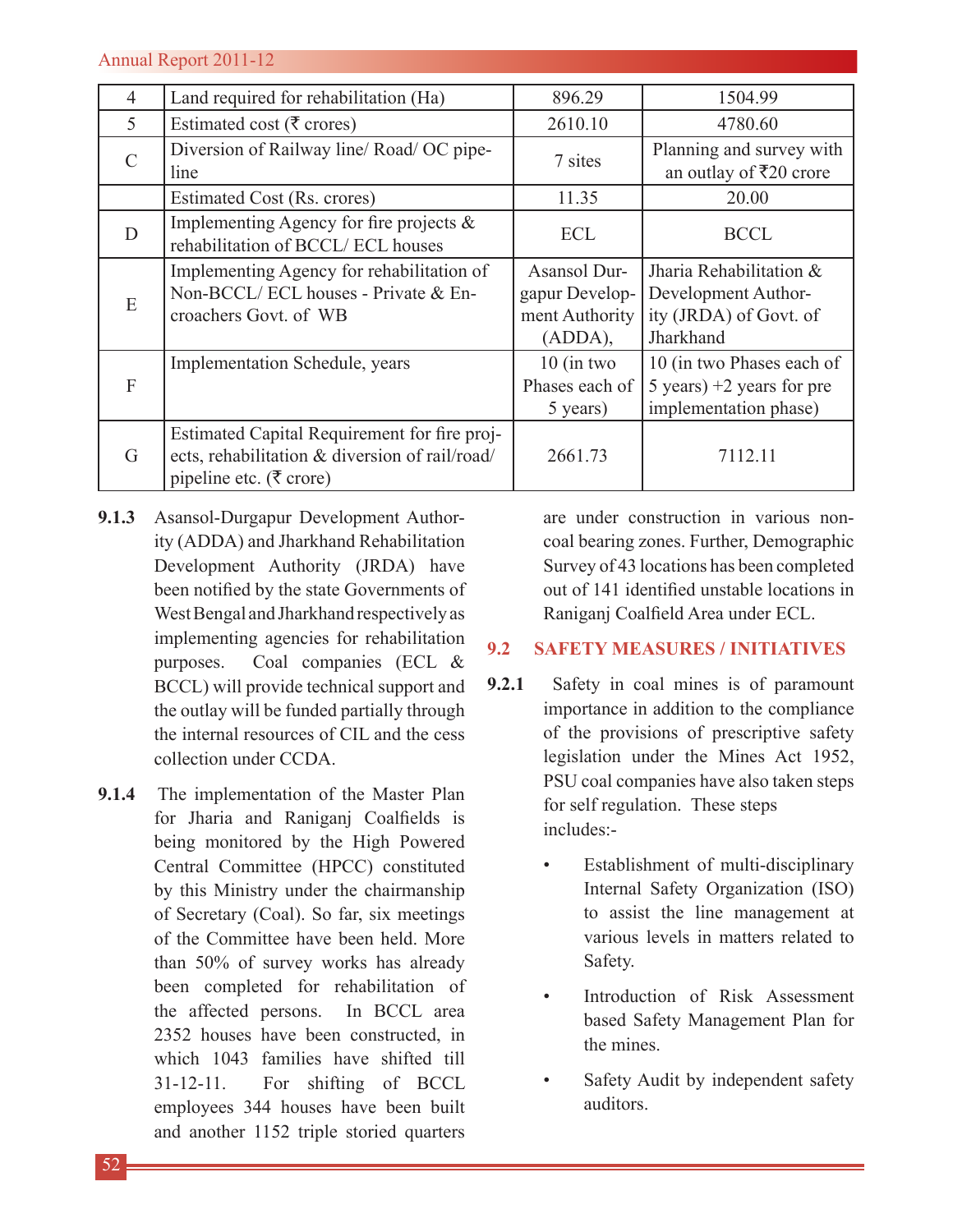## **Steps for Disaster Prevention:**

- Inundation: Thrust on Safety Audit, Check Survey, Trials of Geo-physical Methods for detection of water bodies/proving parting, adequate preparation before monsoon season etc.
- Fire in mines: Panel system working (so that in case of fire that can be isolated immediately), construction of isolation stopping where development of pillar was done without panel system, strengthening of existing isolation stoppings and use of fire retardant sealant, use modern gadgets for early detection fire/ spontaneous heating etc. Emphasis on use of Gas Chromatograph for analyzing mine air more accurately.
- Explosion: Early Gas detection through various modern gadgets (both sensors & catalytic base), Continuous type computer based on-line Gas monitoring for highly gassy and fiery mines and erection of explosion proof stopping.

## **9.2.2 Emergency Response Systems :**

- Emergency Action Plans (EAP) of each mine are being reviewed from time to time and corrective action taken.
- Mock Rehearsals for examining the efficacy of Mine-wise Emergency Action Plan.
- .Demarcating Escape Routes: An exercise for demarcating Escape Routes in underground mines, on plans as well as belowground by fluorescent paint, display of the same at the entry to the mine has been done.

State of the art Rescue Apparatus like BG-4 Self Contained Breathing Apparatus was introduced in Rescue Stations and Rescue Personnel were trained for their use.

## **9.2.3 For reduction of Roof/Side falls accident :**

Roof / Side fall accident is still one of the major causes of fatal accident in underground mines. Coal Companies have given priority for ensuring roof support management through

- Stress on face mechanization to reduce exposure of workmen in active working zone.
- Geo-mechanical properties of overlying rocks are being studied and Support Systems are being scientifically designed on the basis of Rock-Mass-Rating (RMR) of overlying strata and duly approved by DGMS.
- Strata Control Cells have been established in all coal subsidiaries.
- Introduction of mechanized drilling by roof bolting machines.
- Emphasis on development of indicators for detecting impending load on roof through R&D.
- Replacement of grouting material from cement to fast setting resin capsules.
- Following Strata Monitoring Instrumentation have been introduced in some of mines:
- Tell Tale (Duel Height, Rotary type)
- Load Cell
- Rib and Bore Hole Extensometer.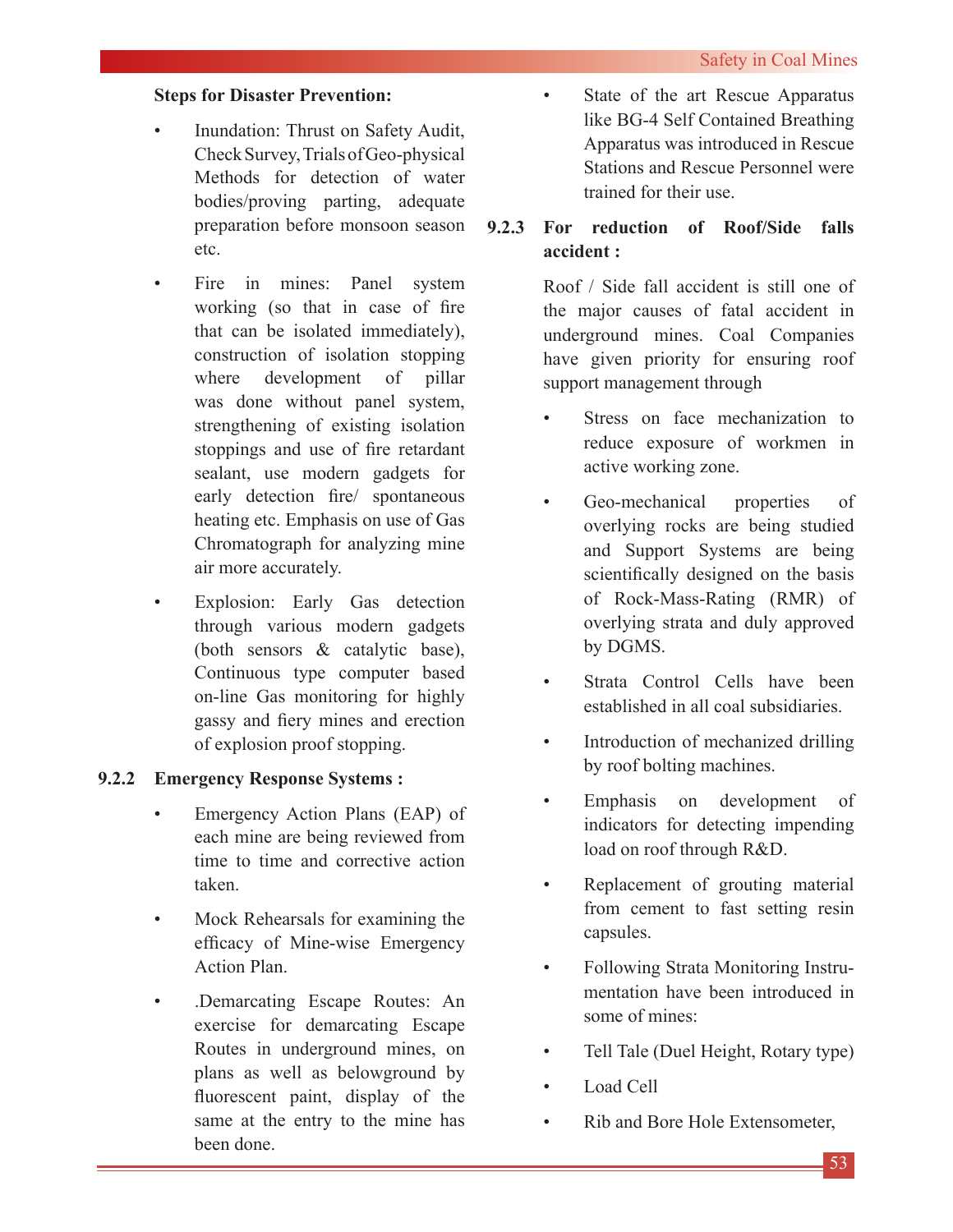### Annual Report 2011-12

- Remote convergence indicator
- Magnasonic Extensometer
- Pressure Gauge

## **9.2.4 For reduction of accident in Opencast as well as on Surface of Mines:**

The following measures are being taken for reduction of fatalities in Opencast Mines & on Surface:

- Mine-specific Traffic Rule.
- Code of Practices for HEMM operators, Maintenance staff & others.
- Standard of Procedure related to safe operation of various mining operation.
- Risk Assessment & Control Management related to opencast activities.
- Training of Contractor's Workers involved in transporting.

• Procurement of advanced surveying/ slope monitoring devices.

## **9.2.5 Monitoring the status of safety through the following agencies :**

- Workmen's Inspectors
- Safety Committee at mine level
- Area Level Bipartite/Tripartite **Committees**
- Bipartite/Tripartite Safety Committees
- CIL Safety Board
- Standing Committee on Safety in Coal Mines
- National Conferences on Safety in Mines
- Different Parliamentary Standing **Committee**
- **9.3 ACCIDENT STATISTICS**
- **9.3.1 Company-wise Accident Statistics of CIL, SCCL & NLC for the year 2011**

|                |                                  |                               |                                    | <b>Serious</b> |                  | <b>Fatality Rate</b>                  | <b>Serious Injury Rate</b> |                         |  |  |
|----------------|----------------------------------|-------------------------------|------------------------------------|----------------|------------------|---------------------------------------|----------------------------|-------------------------|--|--|
| $Com-$<br>pany | <b>Fatal</b><br><b>Accidents</b> | <b>Fatali-</b><br><b>ties</b> | <b>Serious</b><br><b>Accidents</b> | Inju-<br>ries  | Per<br><b>MT</b> | Per <sub>3</sub><br>lac man<br>shifts | Per MT                     | Per 3 lac<br>man shifts |  |  |
| <b>ECL</b>     | 7                                | 7                             | 35                                 | 38             | 0.26             | 0.09                                  | 1.44                       | 0.51                    |  |  |
| <b>BCCL</b>    | 7                                | 8                             | 33                                 | 38             | 0.30             | 0.16                                  | 1.42                       | 0.77                    |  |  |
| <b>CCL</b>     | 6                                | 6                             | 14                                 | 14             | 0.14             | 0.16                                  | 0.33                       | 0.37                    |  |  |
| <b>NCL</b>     | $\overline{4}$                   | $\overline{4}$                | 5                                  | 6              | 0.06             | 0.21                                  | 0.10                       | 0.32                    |  |  |
| <b>WCL</b>     | 10                               | 10                            | 40                                 | 44             | 0.23             | 0.22                                  | 1.00                       | 0.97                    |  |  |
| <b>SECL</b>    | 14                               | 14                            | 38                                 | 39             | 0.13             | 0.23                                  | 0.38                       | 0.65                    |  |  |
| <b>MCL</b>     | 5                                | 5                             | 8                                  | 8              | 0.06             | 0.28                                  | 0.09                       | 0.44                    |  |  |
| <b>NEC</b>     | $\overline{2}$                   | $\overline{2}$                | $\theta$                           | $\theta$       | 2.06             | 0.80                                  | 0.00                       | 0.00                    |  |  |
| <b>CIL</b>     | 55                               | 56                            | 173                                | 187            | 0.14             | 0.18                                  | 0.48                       | 0.61                    |  |  |
| <b>SCCL</b>    | 8                                | 8                             | 318                                | 319            | 0.16             | 0.18                                  | 6.35                       | 7.16                    |  |  |
| <b>NLC</b>     | $\overline{2}$                   | 3                             | 4                                  | 5              | 0.08             | 0.28                                  | 0.21                       | 0.33                    |  |  |

Note: Figures for 2011 are provisional.